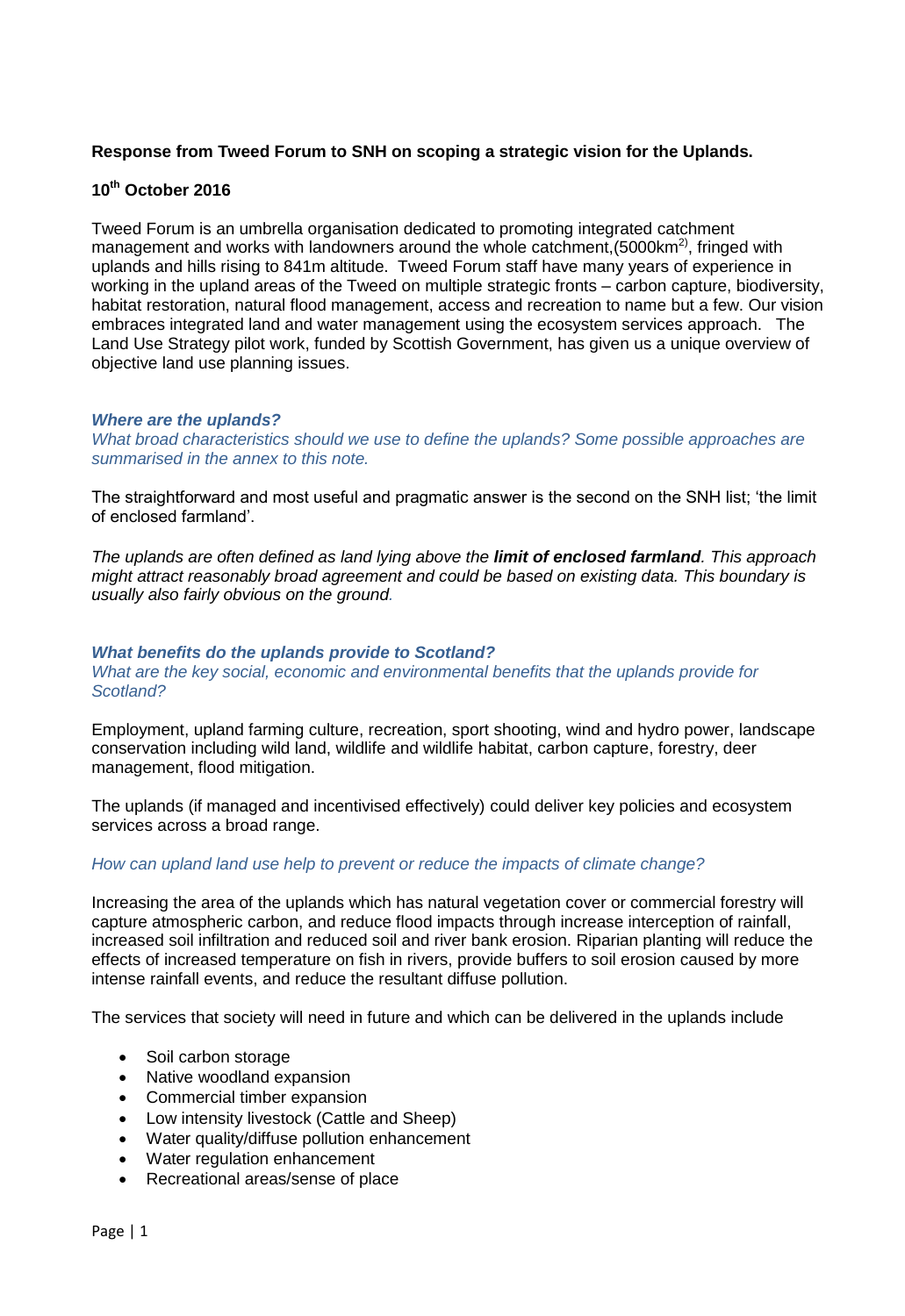- Increased tourism potential
- More diversity in land use, farm incomes and community benefits.

# *What should an upland vision include?*

*A strategic vision could inform decisions about the balance between different land uses in different parts of the uplands. What are the key choices that an upland vision should address, and why?* 

- Striking a balance between provisioning, regulating and cultural ecosystems services (using LUS approach)
- Discussion and development of a 'Land Ethic', where those in control of land should consider the wider consequences of how they manage land.
- Generally, work to restore natural processes and ecological dynamics, to build resilience to the threats brought by climate change.
- The distribution and conditions attached to agricultural subsidies, including grants to plant trees, as these massively influence the way in which large parts of the uplands are managed.
- A strategic policy on wind turbine and access track locations. This is particularly relevant in more remote upland areas as it impacts on landscape conservation and tourism.
- The intensive management of grouse moors. Alternatives exist where sport shooting can continue whilst habitat is restored to benefit other wildlife, landscape, carbon capture, water quality and flood mitigation.
- The need to protect small upland watercourses from poor management practices such as shading from conifer trees, poaching and bank erosion by grazing animals. Good management of watercourses, especially native riparian tree planting and adding woody debris, would be a simple way to target resources in the uplands and would lead to disproportionately large benefits.
- Wild deer management policy. The current system of self-regulation of deer densities is not working in all parts of Scotland, and high deer densities are having a deleterious effect on vegetation cover and natural tree regeneration.
- The upland vision should consider the potential to restore keystone species and top predators to restore natural vegetation cover and hydrological regimes.
- The objectives of the Water Framework Directive should be included as an aim in the uplands. Restoring and upgrading failing water bodies will require investment to alter damaged rivers and remove un-natural obstacles, but provide increased flood mitigation, recreation, wildlife habitat and carbon capture.
- Restoration of all damaged and poorly managed deep peatland to allow it to continue to capture carbon, benefit wildlife and reduce flooding.
- Design productive forests with resilience to diseases which seem to be more prevalent with climate change.

## *How should the vision be developed?*

*Which stakeholders do you think it would be particularly important to involve, and how? Would particular approaches be needed, for example, to reach particular groups?* 

All Forum members (see Tweed Forum - [http://www.tweedforum.org/about-tweed-forum/members\)](http://www.tweedforum.org/about-tweed-forum/members) but also Individuals and groups who are concerned with upland land use. Farmers, landowners, fisherman, catchment managers, shooting tenants, rivers Trusts, landscape lobby groups (e.g. John Muir Trust), Scottish Wildlife Trust, National Trust for Scotland, outdoor enthusiast groups (e.g. Mountaineering Scotland).

### *What are your views on the process that might be needed to bring together the key interests and develop a shared vision?*

Could be a job for the Regional Land Use Partnerships as set out in the National LUS 2016-2021